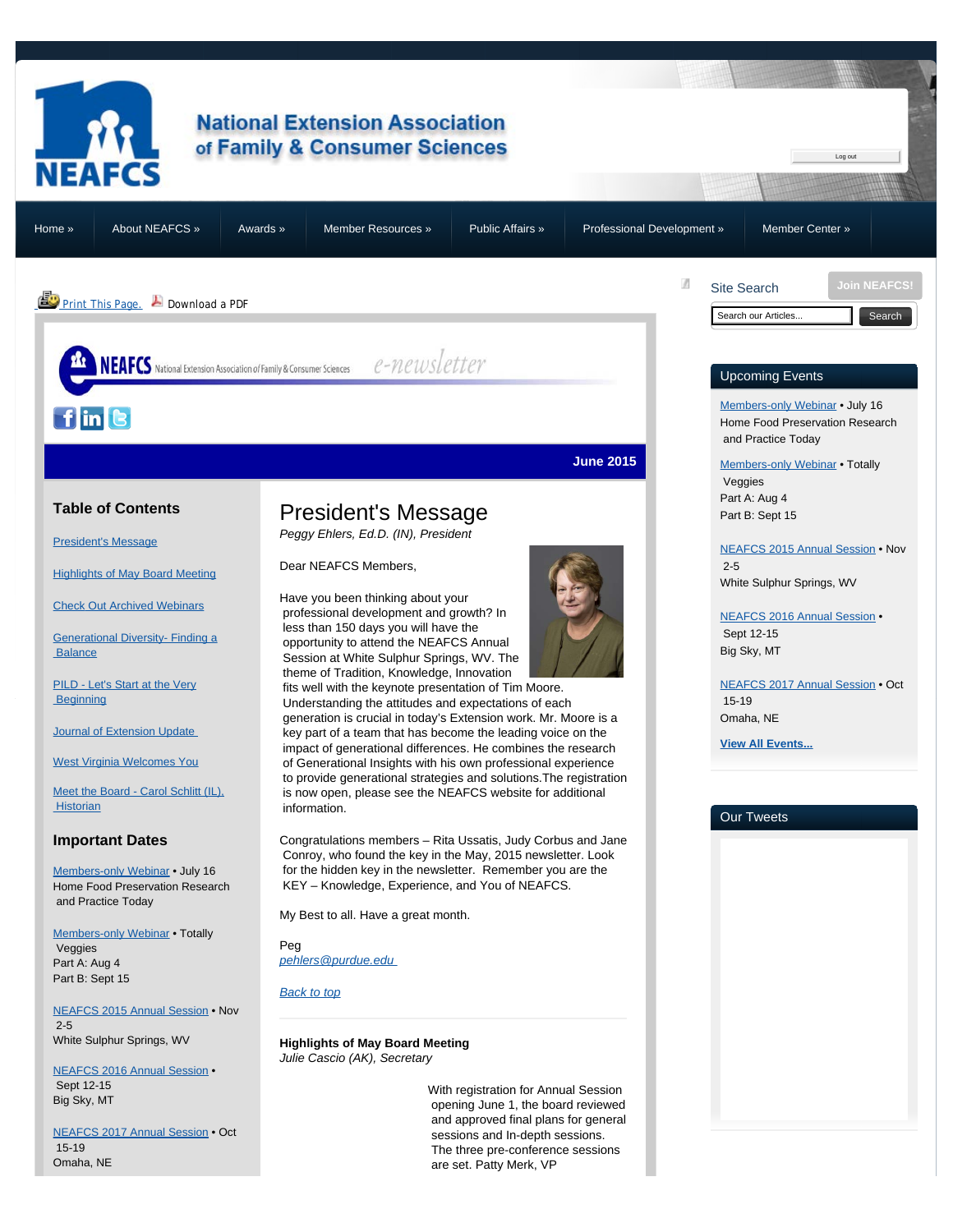[View All Events...](https://neafcs.memberclicks.net/index.php?option=com_mc&view=mc&mcid=9)

**National Extension Association of Family & Consumer Science** 140 Island Way, Ste 316 Clearwater Beach, FL 33767 (561) 477-8100 [jody@neafcs.org](mailto:jody@neafcs.org)



 Professional Development, shared that 55 concurrent sessions and 23 Showcase of Excellence displays have been approved.

Sign Up Genius software has been tested by the regional directors and

 arrangements committee. It will be used for volunteers to sign up to help with registration, moderating sessions and other opportunities at Annual Session.

President Peg Ehlers will appoint Glenda Hyde, Oregon State University, to represent NEAFCS on the PILD planning committee for 2016.

Requests were reviewed for sharing information from outside organizations with NEAFCS members. The policies already established were used for deciding how to handle these requests.

The board discussed suggestions made by NEAFCS members attending JCEP in February 2015. The information for some of these are already on the website. Articles in future e-news will highlight where these topics are located. The board encourages all members to log in to the website and search for the job bank <http://www.neafcs.org/job-opportunities>, letterhead [https://neafcs.memberclicks.net/assets/documents/forms](https://neafcs.memberclicks.net/assets/documents/forms-templates/neafcs-letterhead.dot)[templates/neafcs-letterhead.dot,](https://neafcs.memberclicks.net/assets/documents/forms-templates/neafcs-letterhead.dot) the membership brochure [https://neafcs.memberclicks.net/assets/documents/membership](https://neafcs.memberclicks.net/assets/documents/membership-docs/neafcs-membership-brochure-web.pdf)[docs/neafcs-membership-brochure-web.pdf](https://neafcs.memberclicks.net/assets/documents/membership-docs/neafcs-membership-brochure-web.pdf) and experiment with using social circles from within the members-only website.

Margie Memmot, VP Member Resources will take suggestions for mentoring members for leadership and preparing a video about the benefits of membership in NEAFCS to Member Resource subcommittees for discussion. Terri Mayhew, VP Public Affairs, will follow up on the You-tube videos about impact statements.

Information for Affiliate Officers in on the NEAFCS.org under officer toolkit section [https://neafcs.memberclicks.net/affiliate](https://neafcs.memberclicks.net/affiliate-officer-toolkit)[officer-toolkit](https://neafcs.memberclicks.net/affiliate-officer-toolkit)**.** Taped webinars from each affiliate officer meeting at Annual Session could be a helpful addition on the website.

One key point in the book "Road To Relevance" was building capacity for leadership within the organization. Ideas such as asking past presidents, who have a wealth of knowledge about the organization, to offer a session on NEAFCS leadership roles; offering a session on leadership skills, look for members at local, state and in committee work at the national level and work with them to take on new responsibilities. Another suggestion was to engage members who do not get to Annual Session, and involve them in developing action plans.

Peg will look into the shift FNS has made to not allow SNAPed grant funds to be used for agents to attend NEAFCS Annual Session for professional development.

#### [Back to top](#page-0-0)

<span id="page-1-0"></span>**Check Out Archived Webinars** *Julia Zee (HI), Webinar Subcommittee Chair*

> NEAFCS webinars feature experts within our association of Extension colleagues as well as an occasional guest presenter. Topics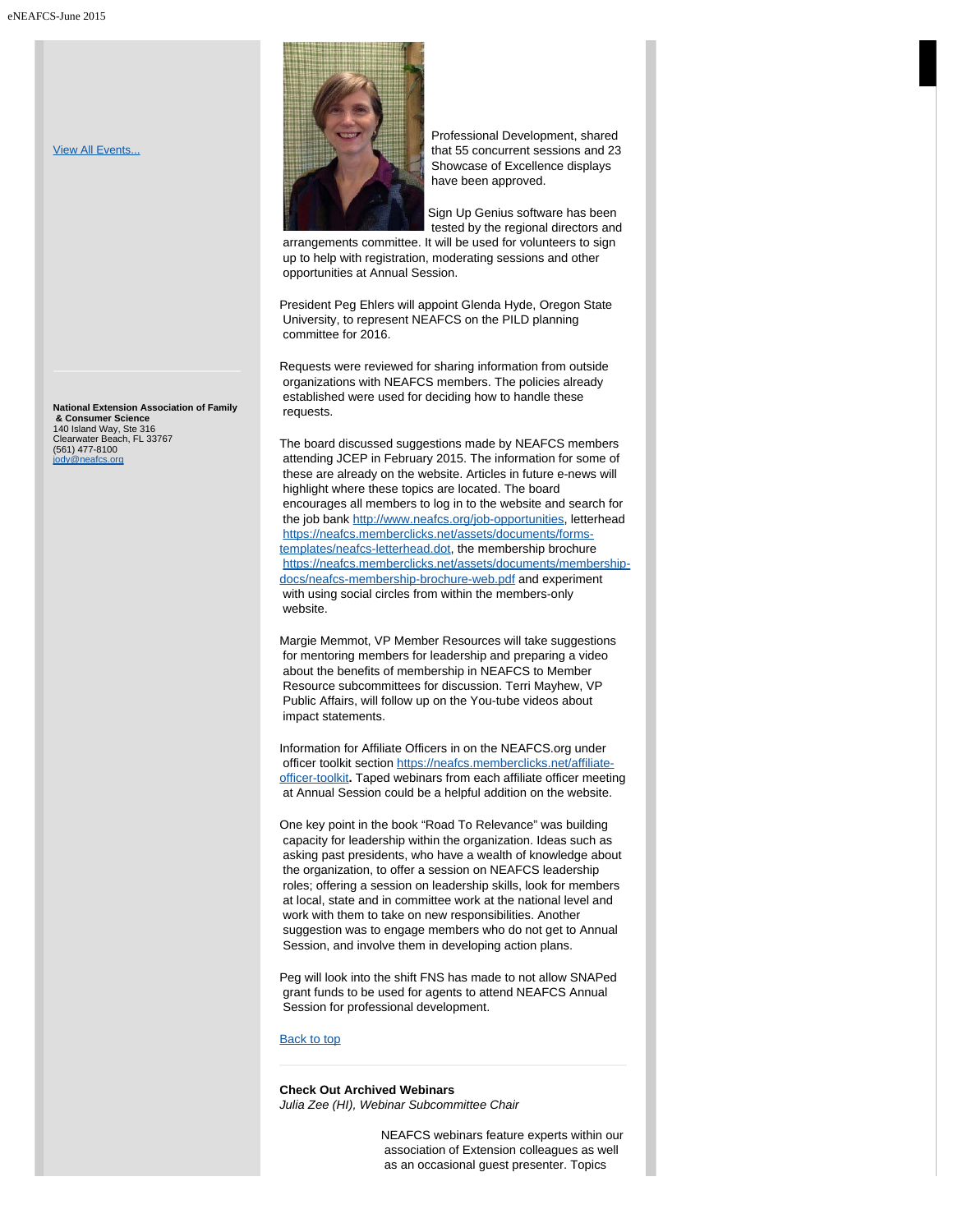

 include social media and marketing, food and nutrition, financial information, and many others. We even have a webinar on presenting webinars! Find the Webinar

 Archives ([www.neafcs.org/webinar-archives](http://www.neafcs.org/webinar-archives)) on the NEAFCS website, under Professional Development. You'll be able to view the recordings and download the presenters' slides and handouts.

Coming up next this summer, learn about the latest in home food preservation research and resources on July 16 with Elizabeth L. Andress, PhD, Professor, Foods and Nutrition and Extension Food Safety Specialist, University of Georgia. Online registration is now open. And mark your calendar to learn about all about vegetables—"Totally Veggies" will be presented by Mary Ehret, Frances Alloway, and Dori Campbell of Pennsylvania State University. Part A on August 4 gives an overview of vegetables, focusing on leafy greens, and Part B on September 15 will be an in-depth review of orange, cruciferous and root vegetables.

If you have a program that you'd like to share with NEAFCS members, submit a proposal online anytime. NEAFCS webinars are peer-reviewed and presented to a nationwide audience. Visit the webinars webpage [\(http://www.neafcs.org/webinars](http://www.neafcs.org/webinars)). Email me [\(zee@hawaii.edu](mailto:zee@hawaii.edu)) if you have any questions or a suggestion for a future webinar.

#### [Back to top](#page-0-0)

#### **Generational Diversity- Finding a Balance** *Lorrie Coop (TX), Diversity Sub-Committee Chair Elect*

<span id="page-2-0"></span>

When we think of diversity in the workplace, we tend to start with the topics of race, ethnicity, gender, sexual orientation, and disability. Something we don't always associate with this topic is generational diversity. However, in today's workforce, the modern workplace resembles a one-room school house, with all ages working side by side. Whether we are talking about employees,

 volunteers or committee members, three to four generations are likely involved. A multitude of charts, graphs and research can be found showing that each generation comes with unique values, views, communication styles, and attributes which are associated with the era in which they were raised. While it is true that every generation is influenced by its experiences, rushing to judgement can be just as harmful as ignoring the differences. In looking at the research, we may find that we identify with characteristics across several generations. We must work together to find what motivates each of us to become and remain engaged, thus creating organizational effectiveness. According to Jennifer J. Deal, a research scientist with the Center for Creative Leadership, all age groups have some characteristics in common such as:

- Everyone has something to contribute.
- Everyone wants to feel valued.
- Everyone wants to learn.
- Everyone likes feedback.
- Everyone wants recognition for a job well done.

It is true that not everyone likes to be rewarded in the same way, to learn in the same format or contribute at the same level. Communication is the key. Engaging all generations in conversation will lead to stronger, more cohesive organizations. General knowledge of the differences throughout the generations is important and will certainly help us navigate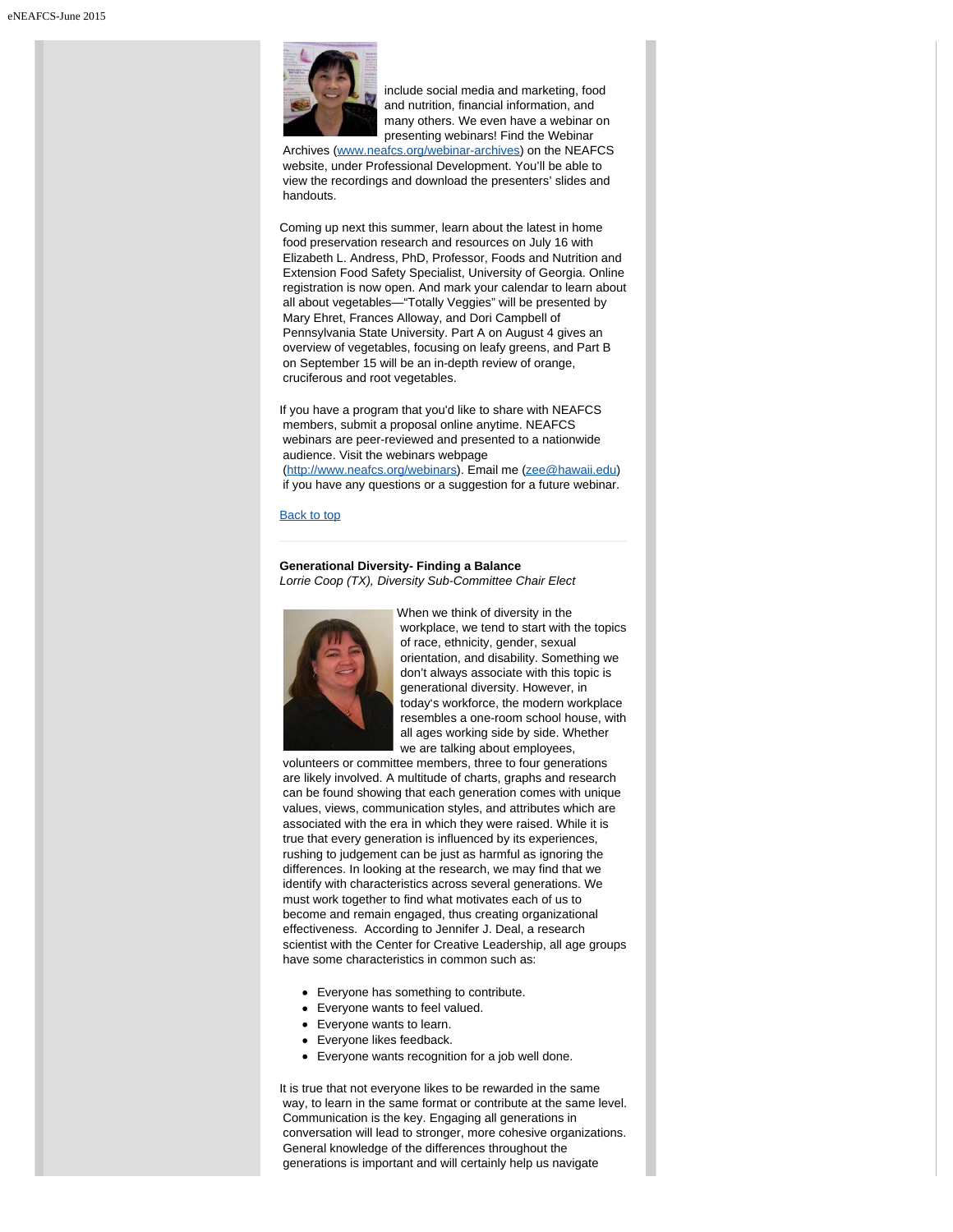possible conflicts that arise. However, don't assume  $\mathcal{P}^*$  that no Traditionalist likes to receive text messages or that a Millennial is the only one that can hook up the laptop to the projector. It is up to us to get to know the person, not the stereotype, in order to create a work environment that is respectful of differences.

#### [Back to top](#page-0-0)

#### **PILD - Let's Start at the Very Beginning** *Theresa C. Mayhew (NY), Vice President for Public Affairs*

<span id="page-3-0"></span>

*The Sound of Music's* Maria von Trapp had it right. Starting at the very beginning is a very good place to start. So here are reflections from Jennifer Abel, Laura Barr and Naomi Bechtold to get things going. We'll move through the alphabet over the next several months so you'll get a feel for what this group of first time attendees came away with as a result of attending this year's conference.

*"The breakout sessions were the highlight of the conference. Is it Lobbying or Advocacy? How to Communicate Programmatic Impact to Stakeholders was extremely valuable. In VA, we have been told to be cautious about talking to legislators, but session presenters explained that as long as we are not asking legislators to vote for a specific bill it is acceptable to inform and educate them about program impacts and ask for their support. How the Four Generations Impact Extension explained the differences between traditionalists, baby boomers, Gen Xers, and millennials. Millennials will make up 75% of the workforce in 10 years so we need to pay special attention to attract them as volunteers, staff, and program participants. Methods that worked for the other generations will not work for them. Instead, we will need to: provide access to high level information; help them understand how their role plugs into Extension; and provide a work culture where they can feel good about where they work. The PILD conference provided sessions that complement those we get at NEAFCS Annual Sessions. I highly encourage those with the resources and time to attend both. I think that PILD can help people become better Extension professionals." --* Jennifer Abel, Senior Extension Agent, Virginia Cooperative Extension

"The PILD conference was an effective tool to prepare volunteers and University of Illinois Extension staff for the visit to Capitol Hill. The clarification between lobbying and advocating was valuable to understand our roles in dialogue. NIFA Director Sonny Ramaswamy was engaging and offered great communication strategies to share our work with legislators. I feel I have a greater understanding of my work and the history of land grant universities. The opportunity to meet with Extension employees from other States was great for networking and program development." *– Laura Barr, Nutrition & Wellness Educator, University of Illinois Extension*

*"As Public Affairs committee chair, I was asked to represent the Indiana Affiliate at PILD. Our very own Peggy Ehlers described PILD best in her April e-News message: 'The PILD Conference is designed to provide professional development and personal growth opportunities regarding the political process at the national level, allow time for interaction with key leaders from [USDA's] National Institute of Food and Agriculture (NIFA) and… learn about building public support for Extension through consistent and targeted communication.' What this conference does is educate participants on what Extension's priorities are at the national level and how that affects us locally. Two aspects of the conference were worth the price of admission - the morning with the NIFA/FCS Program Leaders/Specialists and the day on Capitol Hill. The NIFA staff updated us on their current projects and asked us for our pressing issues. We truly have some top notch colleagues who want to hear from us! On*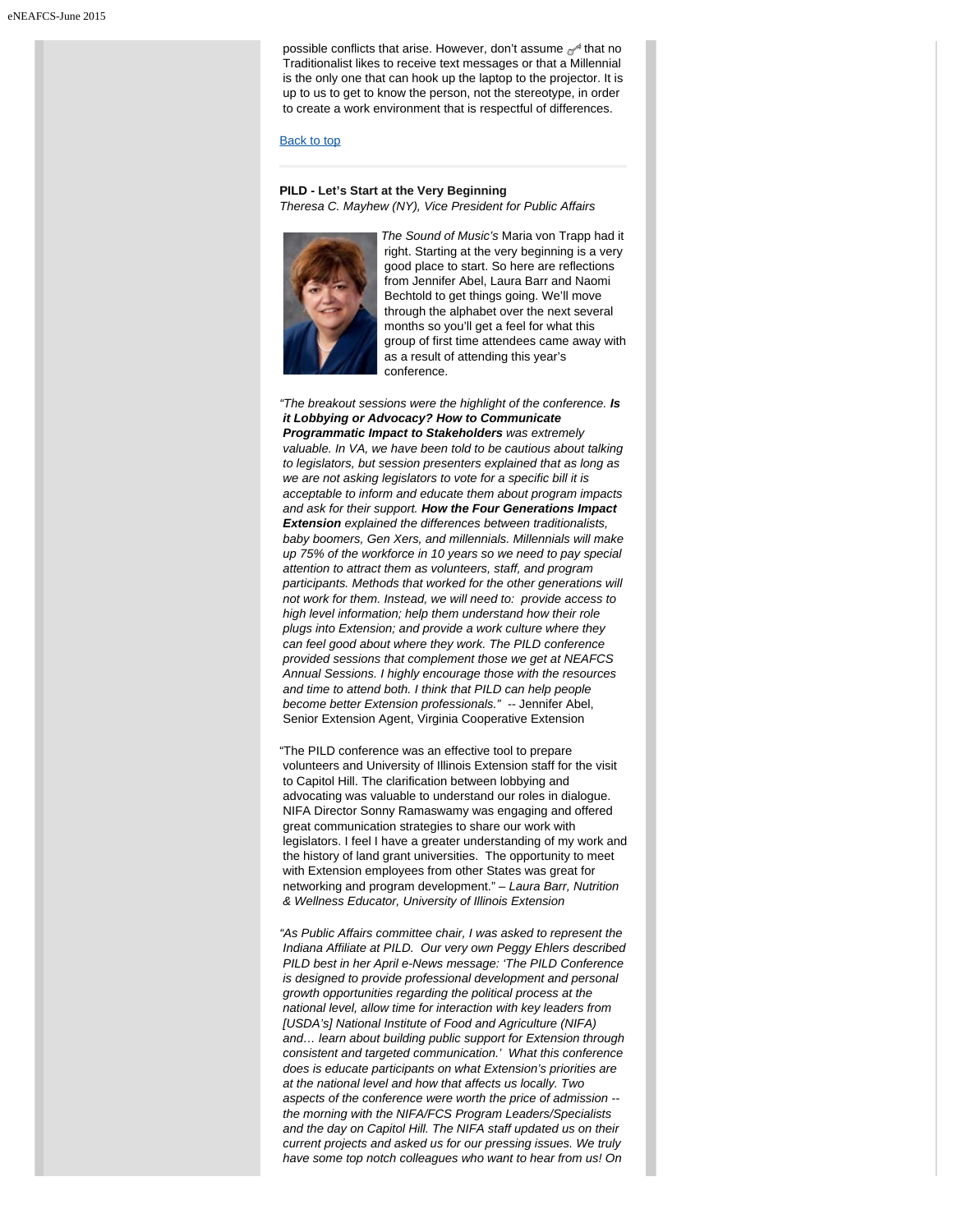*the Hill we met with our senators, congressmen/women and/or their aides who took the time to sit down and ask us about the programs we are presenting in our counties. It was a wonderful opportunity to inform our legislators of the innovative and transformational programs we are offering at Purdue Extension. I highly recommend this conference to educators from all program areas."* -- Naomi Bechtold, Extension Educator, Purdue Extension

#### [Back to top](#page-0-0)

#### <span id="page-4-0"></span>**Journal of Extension Update**

*Luann Boyer (CO), NEAFCS Representative to JOE Board*



The search for a new Editor for the "Journal of Extension" was re-opened in May with applications due May 31. The search committee is reviewing applications and will hold interviews in late June. The Board plans to announce the selection of a new Editor early in the fall. The Editor will replace Laura Hoelscher who is

 retiring at the end of 2015 after 15 years as the "Journal of Extension" editor.

The National Job Bank which is operated by Extension Journal Inc. is busy with lots of job postings. This is a due to a combination of Baby Boomers retiring and also Extension budgets increasing professional staff positions. A 30-day posting of positions on the Job Bank only costs \$125 for the institution. There is no charge for those looking for jobs. While most jobs are posted by university HR representatives, some states have county positions which are hired by the county or regional government. If your state or county has that situation, you may want to encourage them to post those positions on the Job Bank. Go to [www.joe.org/jobbank](http://www.joe.org/jobbank) for details about the Job Bank.

#### [Back to top](#page-0-0)

#### <span id="page-4-1"></span>**West Virginia Welcomes You** *Elaine Bowen (WV), Health Promotion Specialist*



We can't wait to welcome you to our beautiful state and the historic Greenbrier Resort in White Sulphur Springs, WV. Monday evening's Welcome Event is your opportunity to learn about the unique culture and history of our state.

At the Welcome Event, The Greenbrier will be decked in its holiday finest with lighted trees, wreaths, and candlelight. In this

 delightful setting, you will enjoy a buffet style meal featuring West Virginia's finest foods and the Greenbrier's famous peaches and cream. A talented young brother and sister duo [www.marteka-n-williamlakebluegrass.com](http://www.marteka-n-williamlakebluegrass.com/) will sing mountain music and play instruments in a way that will truly astound you. And, the world renowned storyteller Bill Lepp <http://leppstorytelling.com/> will draw you into another West Virginia tradition of sitting together to listen to laugh-out-loud stories steeped in Appalachian heritage. Famous figures, such as Civil War General Thomas "Stonewall" Jackson and others will greet you and share their fascinating parts in state history.

We hope to welcome you to Wild and Wonderful West Virginia in November. The Welcome Event will orient conference participants in West Virginia's rich history and traditions. This event will set the stage for a successful NEAFCS Annual Session and a memorable and educational experience nestled within these beautiful, rolling hills.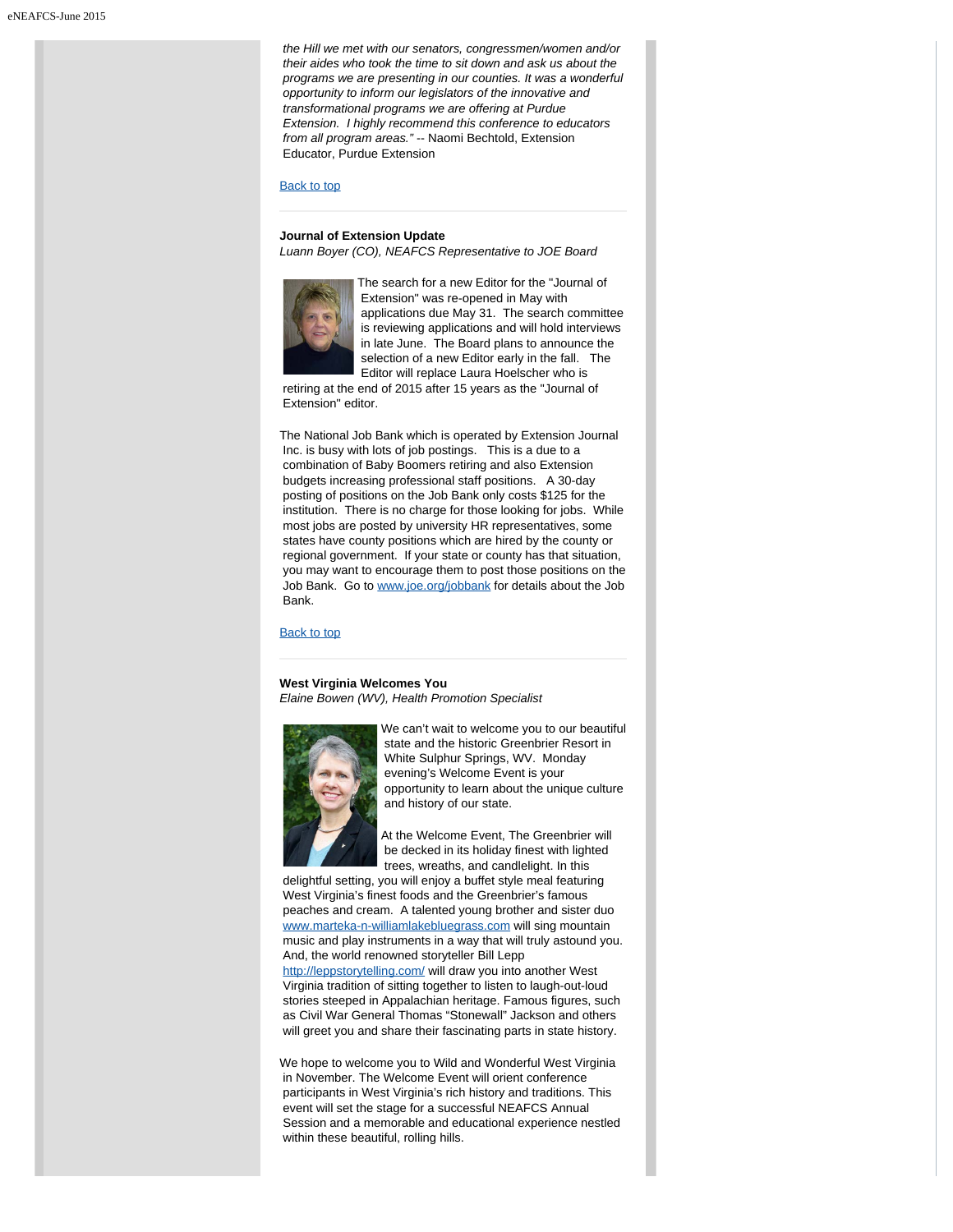#### [Back to top](#page-0-0)

**Meet the Board** *Carol Schlitt (IL), Historian*

<span id="page-5-0"></span>

I'm excited to serve as your NEAFCS historian as NEAFCS is very near and dear to my heart.

I started my career with University of Illinois Extension in 1976 and believe it or not, I selected the county where I was going to interview by the flip of a coin. I wanted to serve

 in an urban county and at the time I applied, two urban counties – one in the north of Illinois, the other in the south –had openings for Assistant Home Economics Advisors. Heads won, and I decided to apply for the job in the South, and low and behold, I'm still here 39 years later. I met my husband when he served as a 4-H public speaking judge soon after I started work and we celebrated our 37<sup>th</sup> wedding anniversary last October.

I worked for University of Illinois Extension for five years, 1976- 1981. When I had a young child – our first son Brian –I decided to stay home and be a full-time mother. In 1985 I taught vocational food service at a local vocation school and loved it but was cut due to the budget. But I was able to find another position as an assistant food service administrator for a large school district in St. Louis and served in that position from 1986-1991. One of my former Extension colleagues informed me of an opening for an EFNEP advisor in the same county where I started my Extension career in 1976 so applied and got the job in July 1991. I loved being back with Extension and felt like I was now back where I belonged. In 1993 I became an Extension Educator, Nutrition and Wellness serving seven counties in southwestern Illinois. By the time I retired in 2010, I was serving 31 counties.

Attending my first Annual Session in 1979 was a real thrill, and I knew even then that one day I wanted to be involved in the leadership of this great organization. After returning to Extension in 1991 I became involved in my state association, serving as president in 1995. I ran as an "unknown" in 1998 for NEAFCS Secretary and to my surprise was elected. After serving as Secretary, I served as Central Region Director and was elected NEAFCS President-elect in 2005. I had the great fortune to serve as JCEP President during Galaxy III in Indianapolis in 2008. My years on the NEAFCS and JCEP boards were some of the best professional years of my Extension career.

Since retiring from Extension, I formed my own company "Safe & Savory Solutions, Inc." [\(www.safeandsavorysolutions.com](http://www.safeandsavorysolutions.com/)) and now do freelance and custom food presentations, demonstrations and food safety education. I love being an entrepreneur and working just as much as I want to – when I want to. And there are no monthly reports!

My husband, Glennon, is also retired and together we enjoy volunteering at our church, where I'm the adult choir director and cantor and he is a minister of hospitality. He's also on the "chair and table putting up" crew and has become close to some of the other retired men in the parish. They now meet every 2<sup>nd</sup> and 4<sup>th</sup> Friday morning for coffee whether there are chairs to be put up or not! We have two sons – Brian (36) and Kevin (32) and neither is married – or even dating –but both are happy and enjoying their work and life.

[Back to top](#page-0-0)